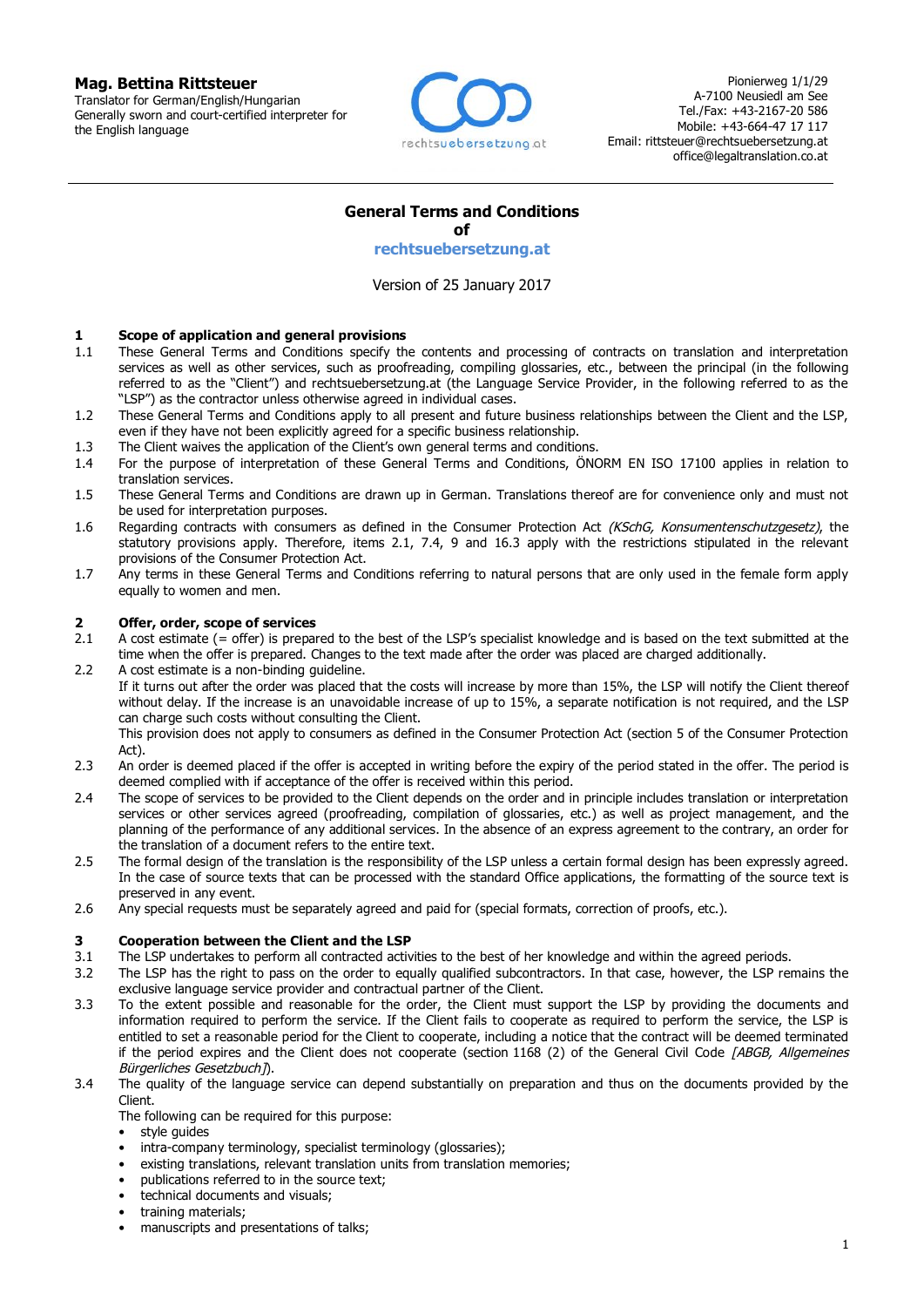

- web addresses;
- parallel texts;
- background texts;
- inspection of facilities;
- certain technologies (including, without limitation, technologies other than the standard Office applications; if the Client requests the use of a certain technology, the Client must notify the LSP thereof and at the same time provide the required materials);
- texts to be sight-translated;
- texts read out in an interpreted setting.
- 3.5 If the Client requests the use of language and/or terminology specific to the Client's organisation or a specific form of abbreviations or a controlled language, the Client must notify the LSP thereof and provide the LSP with all required materials; this also applies to language variants.
- 3.6 The Client also undertakes to notify the LSP of the purpose of use of the translation before the offer is prepared (e.g. for the Client's own information, for submission to a court or authority, for publication, for advertising purposes, etc.). If the LSP is not notified of the purpose of the translation, the translation will be made for the purpose of the Client's information.
- 3.7 The Client may use the translation only for the purpose stated by the Client.
- 3.8 As a rule, an interpretation is intended for immediate listening. Recording or live streaming an interpretation is permitted only with the LSP's prior consent.
- 3.9 The Client must name to the LSP, in advance, competent contact persons who are available for questions.
- 3.10 The LSP must clarify obvious defects (e.g. contradictory statements, etc.) in the source text with the Client and can point out typing mistakes or other mistakes to the Client.
- 3.11 In the case of source texts that are difficult to read, illegible or incomprehensible, the LSP informs the Client if translation is not possible or is possible only with unreasonable effort.
- 3.12 The correctness of the source text in terms of contents and language is the exclusive responsibility of the Client.
- 3.13 The LSP renders numbers only on the basis of the source text. The conversion of numbers, measures, currencies or the like is the exclusive responsibility of the Client.
- 3.14 For the purpose of the correct rendering of handwritten text and text that is in a script other than Latin script, the Client must write that text on a separate sheet of paper in Latin print letters in advance.
- 3.15 The Client may add the LSP's name to a translation only if the entire text was translated by the LSP and changes to the translation were made exclusively with the LSP's consent.

#### **4 Deadlines, delivery**

- 4.1 A non-certified translation is delivered as a Word file by email unless otherwise agreed. A certified translation is delivered as a single hard copy in A4 format unless otherwise agreed.
- 4.2 Regarding the deadline for delivery of the translation, the respective agreement between the Client and the LSP is relevant. If the delivery date is an indispensable part of the order accepted by the LSP that cannot be postponed for a reasonable period and if the Client is not interested in delayed delivery (contract for delivery by a fixed date), the Client must expressly state this in advance.
- 4.3 If applicable, the Client and the LSP agree on deadlines for the following:
	- receipt by the LSP of the source text and all materials required as background information:
	- receipt by the Client of a copy for proofreading (if requested);
	- return to the LSP of the proofread copy;
	- receipt by the Client of the translation in the agreed form of delivery.
- 4.4 Receipt, in due time, of all materials to be provided by the Client to the extent stated (e.g. final source texts and all materials required as background information) as well as compliance with the agreed payment conditions and other obligations are the requirements for compliance with the delivery period and delivery date, also in the case of a contract for delivery by a fixed date. If these requirements are not met in due time or if the source text is changed during the delivery period, the delivery period is extended by the time of the delay in providing the required materials to the LSP or by the time required to process the changes of the source text; in the case of a contract for delivery by a fixed date, it is up to the LSP to decide whether the agreed delivery date can be complied with even though materials were provided too late or changes to the source text were made by the Client.
- 4.5 Non-compliance with the delivery period entitles the Client to cancel the contract only if the above-mentioned requirements were met and in the case of an expressly agreed contract for delivery by a fixed date.
- 4.6 The risk associated with delivering (sending) the translation and the materials is borne by the Client. In relation to consumers, section 7b of the Consumer Protection Act applies.
- 4.7 Unless otherwise agreed, the materials provided to the LSP by the Client remain with the LSP after completion of the order. The LSP must ensure that such materials are kept safe with due care for a period of four weeks after completion of the order. After that time, the LSP is entitled, but not obligated, to destroy the materials.
- 4.8 During the safekeeping period, the LSP is obligated to keep the materials in such a way that unauthorised persons do not have access, the confidentiality obligation is not violated and the materials cannot be used in a manner that is contrary to the contract.

#### **5 Cancellation terms**

- 5.1 For interpretation services:
	- a) cancellation up to two weeks before the booked date and time of the interpretation: no cancellation fee (with the exception of hotel or travelling expenses that have already been incurred)
	- b) cancellation between two weeks and one week before the booked date and time of the interpretation: 50% of the agreed interpreting fee plus any expenses that might have been incurred (hotel and travelling expenses)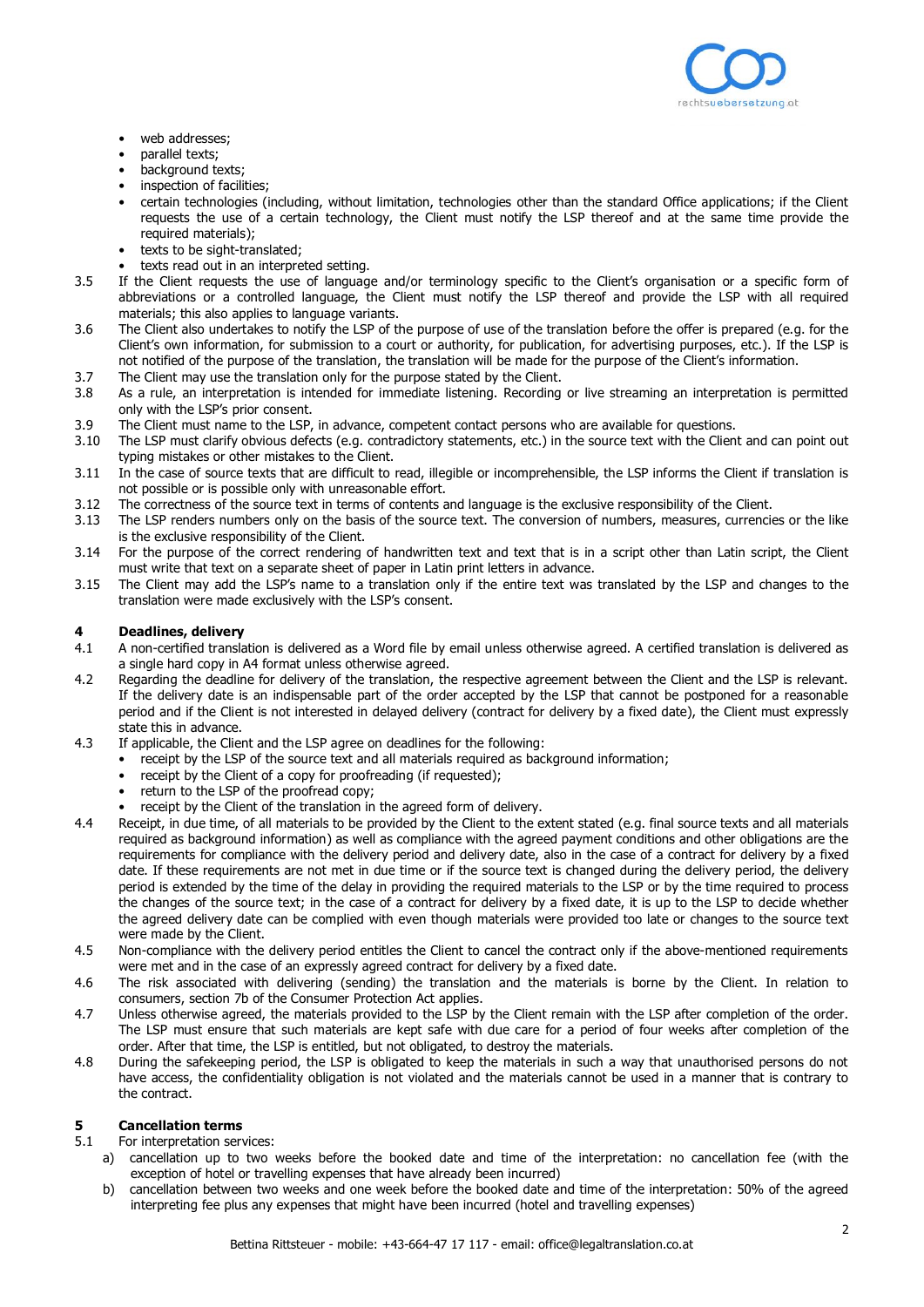

c) cancellation in the week before the booked date and time of the interpretation: 100% of the agreed interpreting fee plus any expenses that might have been incurred (hotel and travelling expenses)

## 5.2 For translation services:

The time spent and efforts made until the cancellation must be suitably remunerated.

#### **6 Consumers' right of withdrawal in the case of distance contracts**

- 6.1 If the Client is a consumer as defined in section 1 of the Consumer Protection Act, the Client is entitled to withdraw from a distance contract as defined in section 3 item 2 of the Distance and Off-Premises Contracts Act (FAGG, Fern- und Auswärtsgeschäfte-Gesetz) or an off-premises contract as defined in section 3 item 1 of the Distance and Off-Premises Contracts Act within 14 days without giving any reason (section 11 of the Distance and Off-Premises Contracts Act). The withdrawal period starts on the day of the conclusion of the contract. The statement of withdrawal by the consumer is not required to have a certain form. To exercise the right of withdrawal, the consumer must inform the LSP of her decision to withdraw from the contract by an unequivocal statement (e.g. a letter sent by post, fax or e-mail). For that purpose, the model withdrawal form (Annex 1) may be used, but it is not obligatory. To meet the withdrawal deadline, it is sufficient for the consumer to send the communication concerning the exercise of the right of withdrawal before the withdrawal period has expired.
- 6.2 In the case of withdrawal, the LSP reimburses the consumer for all payments received from the consumer without undue delay and in any event not later than 14 days from the day on which the LSP was informed about the decision to withdraw from this contract. Such reimbursement is carried out using the same means of payment as was used for the initial transaction; in any event, no fees are incurred as a result of such reimbursement.
- 6.3 If the consumer requests that the LSP begin performance of the contract before the expiry of the 14-day withdrawal period pursuant to section 11 of the Distance and Off-Premises Contracts Act, the consumer must call upon the LSP to perform the contract early and make an express request to that effect in writing (section 10 of the Distance and Off-Premises Contracts Act). For that purpose, the model request (Annex 2) may be used, but it is not obligatory.
- 6.4 If the consumer withdraws from the contract pursuant to section 11 of the Distance and Off-Premises Contracts Act after the consumer has requested that performance of the contract begin early pursuant to section 10 of the Distance and Off-Premises Contracts Act and the LSP then started performance of the contract, the consumer must pay an amount which is in proportion to what has been provided by the LSP until the withdrawal, in comparison with the total price agreed in the contract.

#### **7 Fee and payment conditions**

- 7.1 The Client continues to be the contractual partner of the LSP and is liable for the complete payment of the fee even if the Client named another person as the recipient of the invoice.
- 7.2 For translations, the basis of calculation is a standard line (55 characters including spaces) of the completed translation; for all other activities (e.g. interpreting, proofreading of translations made by persons other than the LSP, inserting changes made to the source text into the translation, compiling glossaries, proofreading a text, etc.), the basis of calculation is one hour unless a flat fee has been agreed.
- 7.3 Unless otherwise agreed, changes to orders or additional orders are carried out for a fee corresponding to the time spent and efforts made. This provision applies to consumers with the limitation stipulated in section 6 (1) item 5 of the Consumer Protection Act.
- 7.4 Formatting work exceeding the time and efforts needed for regular word processing is charged separately on an hourly basis. The time and efforts needed for regular word processing is exceeded, in particular, if the Client provides the source texts in a special file format or requests special formatting of the translation.
- 7.5 For the review of translations made by third parties (proofreading of translations made by persons other than the LSP), a fee corresponding to the actual time spent and efforts made, which can be as much as the full fee for the original translation, is charged.
- 7.6 For the correction of proofs of a translation made by the LSP, the LSP is entitled to a reasonable fee.
- 7.7 For reserving time for the translation of a source text that has not yet been written, a fee agreed in each individual case is charged if the order for the translation is not placed by the agreed time.
- 7.8 Additional costs, e.g. fees for courier or postal services for sending a translation as well as travelling costs in the case of interpretation assignments outside the professional domicile of the LSP (public transport, kilometre allowance or costs of a rented car), are charged to the Client.
- 7.9 A surcharge of up to 100% can be charged for express or weekend work, which is to be agreed accordingly.
- 7.10 For travelling times and waiting times in the case of interpretation services as well as for the time spent going to the post office to deliver a translation by mail, a reasonable fee is charged.
- 7.11 An additional fee is charged for the recording or live streaming of an interpretation, which is agreed in each individual case.
- 7.12 Unless otherwise agreed, the LSP's services must be paid without any deduction by transfer to the LSP's account stated in the statement of fees after receipt of the statement of fees within the period stated in the statement of fees. If personal collection and cash payment of the translation have been agreed and if the Client does not collect the translation in due time, the Client's payment obligation becomes due on the day when the translation was made available for collection.
- 7.13 If there is culpable delay of payment, the LSP is entitled to retain the translation and any materials provided for completing the order. In the case of a delay of payment, interest on arrears in the statutory amount (4% above the base rate for consumers, and 9.2% above the base rate for businesses) as well as a reminder fee (€20 for consumers and €40 for businesses pursuant to section 458 of the Business Code [UGB, Unternehmensgesetzbuch]) are charged.
- 7.14 The LSP is entitled to demand a reasonable advance payment. Advance payment of the entire fee can be demanded from clients abroad and consumers.
- 7.15 If partial or full advance payment was agreed between the Client and the LSP and if the Client is in culpable delay of payment, the LSP is entitled to perform the agreed service only if the Client meets the Client's payment obligations, without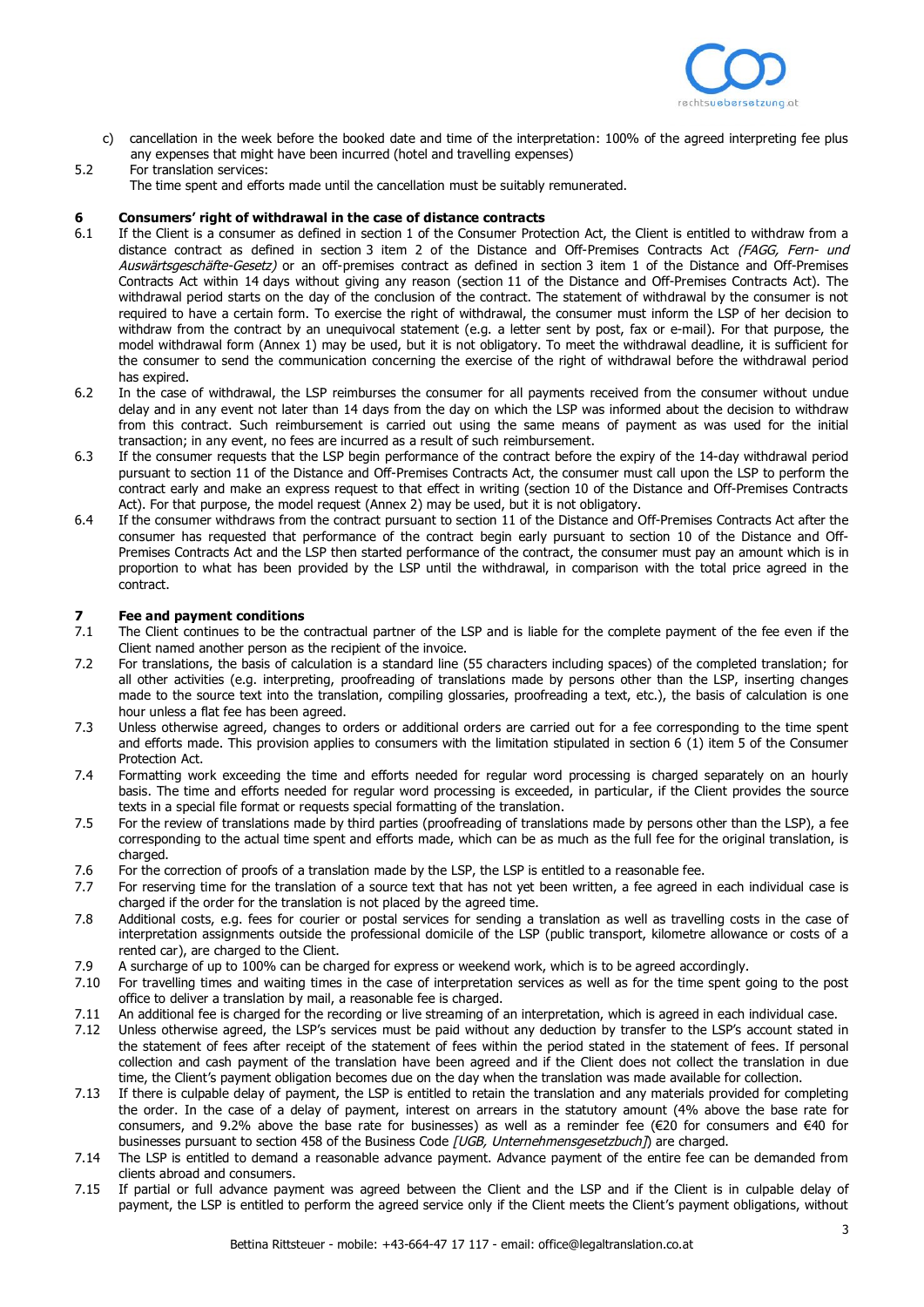

any legal consequences for the LSP and without prejudice to the LSP's rights. This also applies to orders for which a fixed delivery date was agreed (contract for delivery by a fixed date pursuant to item 4.2).

7.16 The value of any claims, including subsidiary claims, is deemed to be guaranteed. The basis for calculating the guaranteed value is the consumer price index published every month by Statistics Austria (Bundesanstalt Statistik Austria) or an index replacing it. The second reference basis is the index figure calculated for the month of the conclusion of the contract. Fluctuations of the index figure up to and including 2.5% are not taken into account. Every time the index figure exceeds or falls below this limit, this range must be recalculated; the first index figure outside the applicable range forms the basis both for redetermining the amount of the claim and for calculating the new range. The resulting amounts must be rounded to one decimal place.

Wage or salary increases or reductions under a collective bargaining agreement also entitle the LSP to subsequently correct prices accordingly.

#### **8 Force majeure**

- 8.1 In the event of force majeure, the LSP must notify the Client thereof without delay, as far as this is possible. Force majeure entitles both the LSP and the Client to withdraw from the contract. However, the Client must reimburse the LSP for any expenses incurred and pay a fee corresponding to the actual time spent and efforts made for the services already performed provided that the LSP notifies the Client of the reasons for the fact that she has not saved anything due to the nonperformance of the work nor acquired, nor wilfully failed to acquire anything due to an alternative assignment.
- 8.2 Force majeure includes, without limitation: labour disputes; acts of war; civil war; suspension of the activities of the courts and/or administrative authorities; breakdown of the means of communication; and the occurrence of unforeseeable events that cannot be influenced by the LSP and that demonstrably and decisively impair the LSP's possibilities to perform the order as agreed.

# **9 <b>Warranty and damages**<br>**9.1** The Client is obligated to c

- The Client is obligated to check the translation made by the LSP before using it for the agreed purpose.
- 9.2 The Client must list, and evidence, any defects of the translation in writing in sufficient form (record of defects). The Client must give notice of obvious defects in the translation within one week of receipt of the translation. Notice of obvious defects of an interpretation must be given no later than at the end of the interpretation and must be reasonably explained. If the interpretation is recorded, notice of obvious defects must be given within one week of availability of the recording and must be evidenced by submitting the recordings of the original text and the interpretation.
- 9.3 The Client is primarily entitled to rectification of the defects. The Client is obligated to cooperate in the rectification of defects by the LSP; in particular, the Client is obligated to grant to the LSP a reasonable period and opportunity to perform and improve her services and must provide to the LSP all materials required for the rectification of the defects. If the Client refuses to cooperate, the LSP is not liable for the defects. If the LSP rectifies the defects within a reasonable period, the Client does not have any further warranty claims.
- 9.4 If the LSP refuses to improve her services or lets the period lapse without rectifying the defect, or if an improvement would cause considerable inconvenience to the Client, the Client can withdraw from the contract (rescission) or demand a reduction of the fee (price reduction). In the case of minor defects, the Client does not have the right to rescind the contract (section 932 (4) of the General Civil Code).
- 9.5 Warranty claims do not entitle the Client to retain agreed payments or to a set-off.
- 9.6 In the case of translations used for print media in whatever form, the LSP is liable for defects only if the Client, when placing the order, expressly states in writing that the Client intends to publish the text and if proofs are submitted to the LSP, including the version of the text to which the Client does not make any more changes.
- 9.7 The LSP's liability for defects arising due to insufficient specification, inaccuracies of the source text in terms of language and terminology, etc. is excluded in the event of damage to property due to slight negligence.
- 9.8 There is no liability for defects in the case of the translation of source texts that are difficult to read, illegible or incomprehensible, of order-specific abbreviations that were not resolved or explained by the Client when the order was placed despite the LSP's request, of stylistic improvements or of the harmonisation of specific terminologies (including, without limitation, sector-specific or intra-company terms), of the conversion of numbers, measures and currencies as well as of the correct rendering of handwritten text. If the translation is not made in time, there can be no delay in performance for these reasons. This also applies to the review of translations made by a person other than the LSP.
- 9.9 No liability is assumed for the review of translations made by a person other than the LSP if the source text is not provided.
- 9.10 If source texts, originals and the like provided by the Client are not returned to the Client upon delivery of the translation, the LSP is liable for these as a depositary as referred to in the General Civil Code only for the duration of four weeks after completion of the order. There is no insurance obligation. Item 4.7 applies mutatis mutandis to the return.
- 9.11 Due to technological circumstances, the LSP does not assume any liability for defects and impairments (such as virus transmission, violation of confidentiality obligations, damage to files) arising during sending by means of data transfer (such as email) unless the LSP acted at least with gross negligence or wilful intent.
- 9.12 The LSP's liability for damage caused with slight negligence is excluded. All other claims for damages against the LSP, also for consequential damage, are limited to the invoiced amount (net) unless otherwise provided for by mandatory legal provisions. This does not include cases in which the LSP caused or effected the damage with gross negligence or wilful intent (i.e. only through the translation itself, not through the source text) or cases of damage to persons as referred to in the Product Liability Act (Produkthaftungsgesetz).
- 9.13 If the Client uses the translation for a purpose other than the purpose stated, the LSP's liability for damage claims is excluded.
- 9.14 Item 9 applies to contracts with consumers as defined in the Consumer Protection Act with the restrictions stipulated in the relevant provisions of the Consumer Protection Act.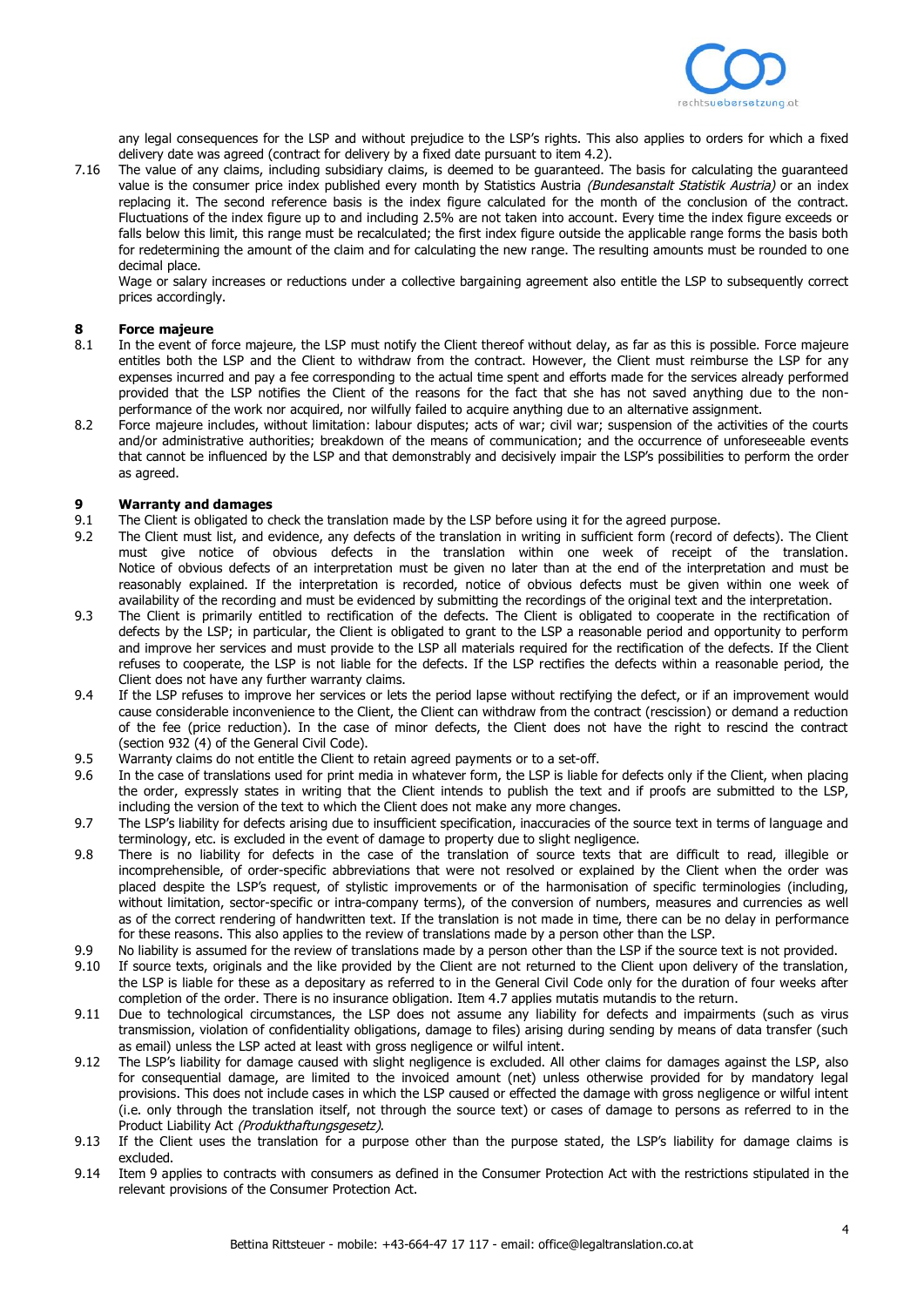

#### **10 Retention of title**

- 10.1 All materials associated with the order that were provided to the Client remain the ownership of the LSP until all liabilities arising from the contract have been fully paid.
- 10.2 Any kind of materials not covered by the order, such as terminology lists, notes, etc. compiled by the LSP, remain the intellectual property of the LSP and are protected by the relevant statutory provisions. The materials may be disclosed and reproduced only with the LSP's consent. The delivery of translation memories, terminology lists and the like to the Client at the Client's request is deemed an additional order that is to be remunerated by the Client.
- 10.3 Translation memories created by the LSP during one order or several orders are the ownership of the LSP unless otherwise agreed.

Translation memories provided by the Client remain the ownership of the Client unless otherwise agreed.

# **11 Copyright**<br>11.1 The LSP is

- The LSP is not obligated to verify whether the Client has the right to translate the source texts or have them translated and is therefore entitled to presume that the Client has all such rights in relation to third parties. Thus the Client expressly warrants that the Client has all rights required for the performance of the order.
- 11.2 The Client is obligated to indemnify and hold the LSP harmless against all claims raised by third parties due to violations of copyrights, rights related to copyright, other industrial property rights or personal rights. This also applies if the Client did not state the purpose of the translation or uses the translation for a purpose other than the one stated. The LSP will notify the Client of such claims without delay and give third-party notice to the Client in the event claims are asserted in court. If after the third-party notice the Client does not join the proceedings as a party on the LSP's side, the LSP is entitled to acknowledge the plaintiff's claim and obtain compensation from the Client irrespective of the lawfulness of the acknowledged claim.
- 11.3 As the intellectual creator of the translation, the LSP remains the originator of the translation. Changes to the translation may be made only in agreement with the LSP.
- 11.4 The LSP has the right to be named as the originator. The LSP's name may be added to a published text or part of a text only if the entire work is from the LSP and has not been changed or if the LSP subsequently agreed to being named.
- 11.5 The Client acquires the right to use the translation upon full payment of the fee.<br>11.6 The LSP reserves the convright in the recording of an interpretation.
- The LSP reserves the copyright in the recording of an interpretation.

#### **12 Consent to electronic advertising**

The Client agrees that the LSP may send emails to advertise her services at any time. The Client can revoke this consent in writing (by email to the address stated above) at any time.

#### **13 Confidentiality obligation**

The LSP is under an obligation of confidentiality and must impose the confidentiality obligation to the same extent also on persons contracted by her. The LSP is not liable for non-compliance by persons contracted by her, except in the case of gross negligence when selecting the persons contracted.

#### **14 Severability clause**

The ineffectiveness of individual provisions of these General Terms and Conditions does not affect the effectiveness of the other provisions. If any provision is or becomes ineffective or unenforceable, both parties agree to replace it by a legally admissible, effective and enforceable provision that best meets the commercial intention of the provision to be replaced.

#### **15 Written form**

Any modifications of and additions to these General Terms and Conditions and other agreements between the LSP and the Client must be made in writing.

#### **16 Place of performance, applicable law, and place of jurisdiction**

- 16.1 The LSP's professional domicile is the place of performance for all contractual relationships governed by these General Terms and Conditions.
- 16.2 Austrian substantive law, excluding the conflict-of-laws rules and the UN Sales Convention, is deemed agreed.
- 16.3 The court having subject-matter jurisdiction at the LSP's professional domicile has territorial jurisdiction over all legal disputes arising from this contractual relationship. Section 14 of the Consumer Protection Act applies to consumers as defined in the Consumer Protection Act.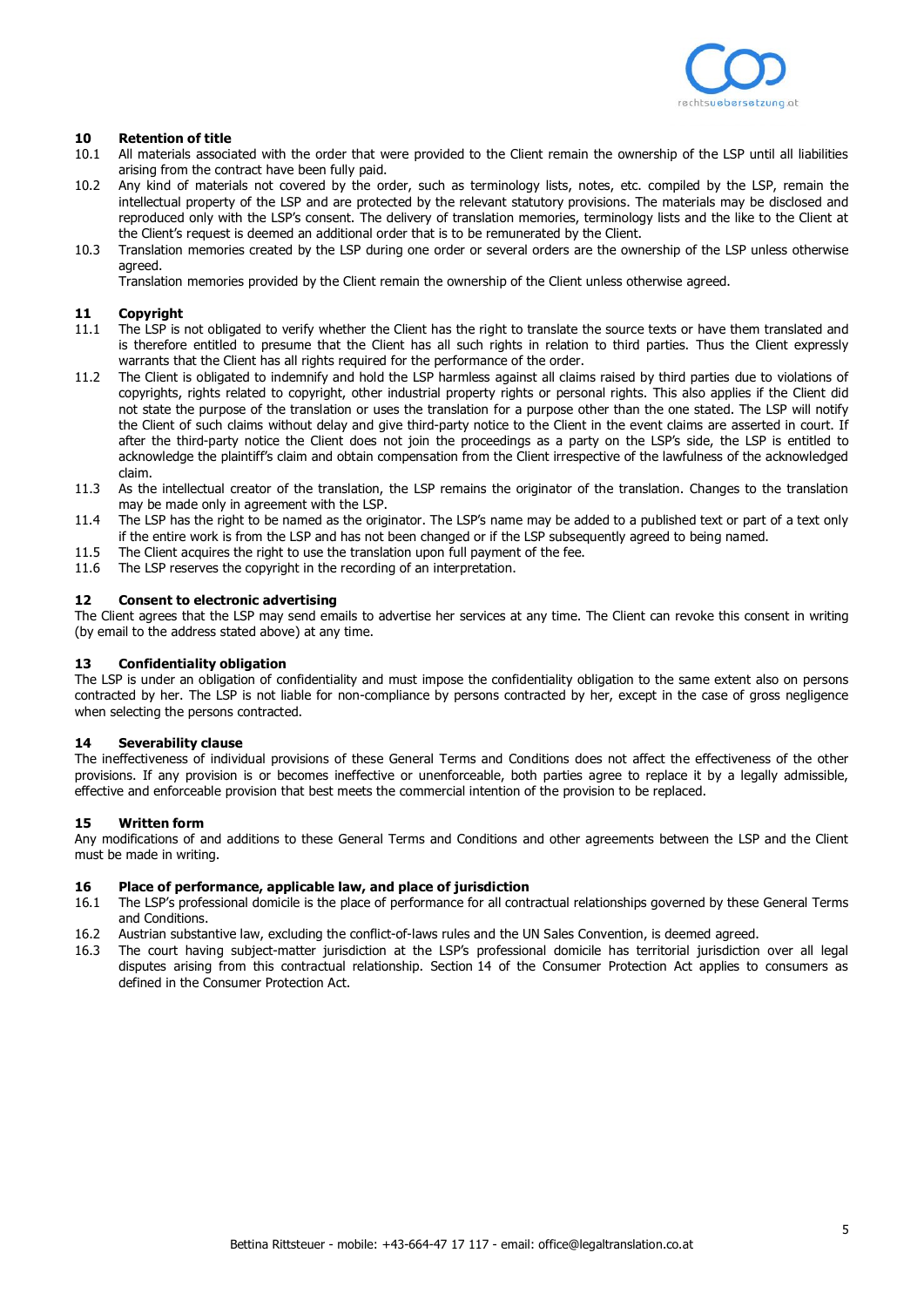

## **Annex 1**

## **Model withdrawal form**

If you wish to withdraw from the contract, please complete this form and return it to

- rechtsuebersetzung.at Bettina Rittsteuer Pionierweg 1/1/29 A-7100 Neusiedl am See [rittsteuer@rechtsuebersetzung.at o](mailto:rittsteuer:@rechtsuebersetzung.at)r [office@legaltranslation.co.at](mailto:office:@legaltranslation.co.at) Fax: +43-(0)2167-20 586
- I/We (\*) hereby give notice that I/We (\*) withdraw from my/our (\*) contract for the provision of the following service  $(*)$ ,
- Ordered on (\*)/received on (\*),
- Name of consumer(s),
- Address of consumer(s),
- Signature of consumer(s) (only if this form is notified on paper),
- Date.

(\*)Delete as appropriate.